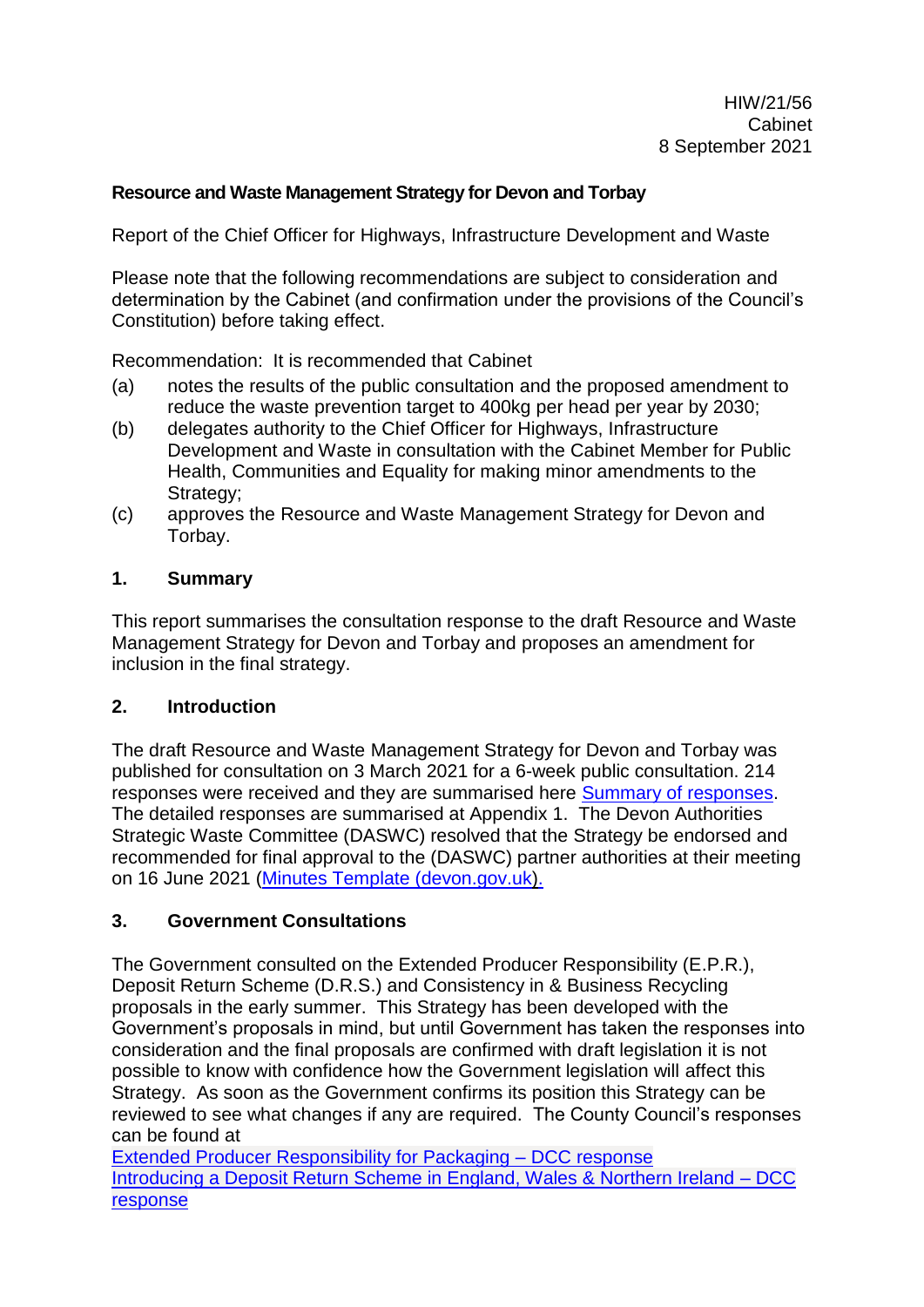[Consistency in Household and Business Waste Recycling in England –](https://eur02.safelinks.protection.outlook.com/ap/b-59584e83/?url=https%3A%2F%2Fdevoncc.sharepoint.com%2F%3Ab%3A%2Fs%2FPublicDocs%2FDemocracy%2FEakiEN_yijFOvLPAShr5GD4BCajj8IMyqBdE_j090V7GQg%3Fe%3DpBSLxM&data=04%7C01%7Cheather.kitt%40devon.gov.uk%7C6b7ab040966e43f2c66808d967c446c1%7C8da13783cb68443fbb4b997f77fd5bfb%7C0%7C0%7C637654914957733025%7CUnknown%7CTWFpbGZsb3d8eyJWIjoiMC4wLjAwMDAiLCJQIjoiV2luMzIiLCJBTiI6Ik1haWwiLCJXVCI6Mn0%3D%7C1000&sdata=D%2FPMUL6UNm58JlbFnVQ3fmHypBJnASRPkrNpR1Pd55c%3D&reserved=0) DCC [response](https://eur02.safelinks.protection.outlook.com/ap/b-59584e83/?url=https%3A%2F%2Fdevoncc.sharepoint.com%2F%3Ab%3A%2Fs%2FPublicDocs%2FDemocracy%2FEakiEN_yijFOvLPAShr5GD4BCajj8IMyqBdE_j090V7GQg%3Fe%3DpBSLxM&data=04%7C01%7Cheather.kitt%40devon.gov.uk%7C6b7ab040966e43f2c66808d967c446c1%7C8da13783cb68443fbb4b997f77fd5bfb%7C0%7C0%7C637654914957733025%7CUnknown%7CTWFpbGZsb3d8eyJWIjoiMC4wLjAwMDAiLCJQIjoiV2luMzIiLCJBTiI6Ik1haWwiLCJXVCI6Mn0%3D%7C1000&sdata=D%2FPMUL6UNm58JlbFnVQ3fmHypBJnASRPkrNpR1Pd55c%3D&reserved=0)

### **4. Proposed amendment to this Strategy**

The majority of the respondents were supportive of the proposals in the Strategy, so no significant amendments are proposed. As can be seen in the response summary and Appendix 1, the major areas of concern include:

- To stretch proposed targets for reducing, reusing and recycling
- Working with businesses, manufacturers, retailers and government to reduce packaging waste (particularly plastic waste) throughout the supply chain
- To be cautious about electric vehicles in terms of their cost and carbon impacts
- Focus on economic, efficient and carbon friendly solutions
- Focus on education and community engagement
- To promote further reuse and repair in the community and at Household Waste Recycling Centres (HWRCs).

As above, some were keen on stretching the proposed targets for reducing, reusing and recycling. It is considered that the targets are already ambitious.

Recycling targets are in line with the EU Circular Economy Package which the UK government has pledged to comply with. These targets will be difficult to achieve depending to some extent on the final details of the E.P.R., D.R.S. and consistency proposals and how recycling develops as a consequence of these. The reuse target is limited to that achievable at the HWRCs due to the local authorities not having either the data from charity shops or other community reuse activities. The food waste reduction target is in line with the Courtauld agreement target.

However, the waste prevention target of waste collected per head per year by 2030 of 416kg could be reduced further since various initiatives either local ones or those to be initiated by the Government could help to reduce waste arisings. It is therefore proposed that this target be reduced to 400kg per head per year by 2030.

Many of the points made regarding packaging should be addressed in the Government's E.P.R. proposals whereby producers of packaging will pay for its recycling and disposal thereby incentivising producers to reduce their packaging and/or increase its recyclability. The proposed tax on plastic with less than a 30% recycled content should also drive down the production of virgin plastic products and encourage recycling.

The local authorities are bringing in electric vehicles where appropriate and in a timely manner e.g. as vehicles approach replacement, but they will certainly be considering the economic and environmental cost benefits as well as developing technologies as they approach this transition.

It is pleasing that the respondees are concerned that local authorities follow effective, efficient and carbon friendly policies. These are all concerns that the local authorities are equally determined to take account of.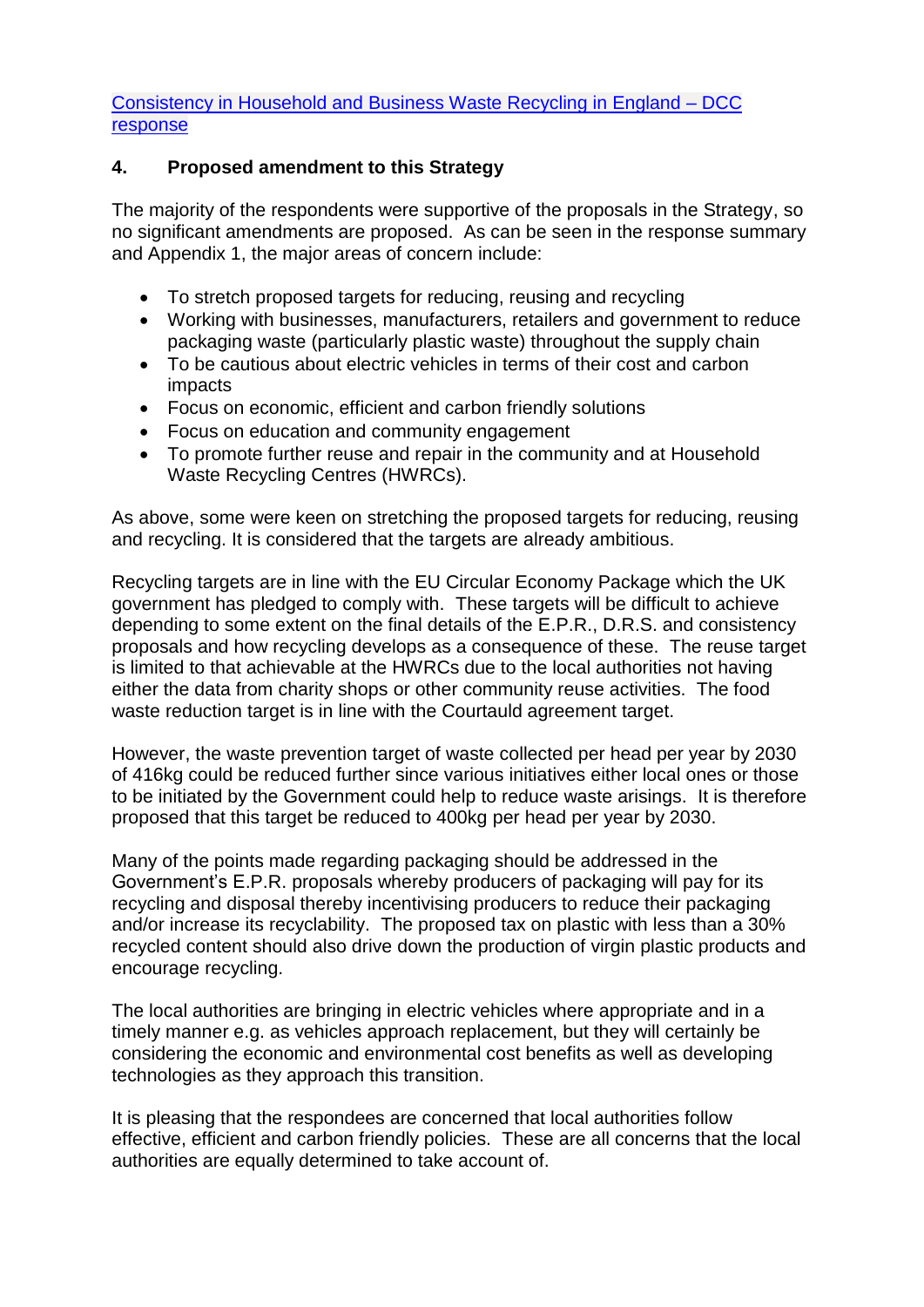Community engagement, education and promoting reuse and repair are all fundamental elements of the Strategy & will continue to be supported by all Devon Authorities and Torbay.

# **5. Financial Considerations**

The waste revenue budget is designed to cover the costs of implementing the County Council's responsibilities under the Strategy. In addition, the Devon Authorities' Strategic Waste Committee's budget contributes to the overall aims and targets of the Strategy, as do each district authority's and Torbay's. There are no known additional savings or burdens to the current revenue budget.

There is no impact on the Medium Term Capital Programme.

# **6. Legal Considerations**

The lawful implications/consequences of the recommendations have been considered and taken into account in the preparation of this report.

# **7. Environmental Impact Considerations (Including Climate Change)**

The Strategy is focussed on reducing, reusing and recycling waste all of which will lead to reduced environmental impact. There is also a focus on reducing the carbon impact of the waste management services with the aim of contributing to the net zero carbon targets. Re-using and recycling valuable materials will help reduce the demand for virgin materials thereby preserving natural resources and contributing to the circular economy.

# **8. Equality Considerations**

Where relevant to the decision, the Equality Act 2010 Public Sector Equality Duty requires decision makers to give due regard to the need to:

- eliminate discrimination, harassment, victimisation and any other prohibited conduct;
- advance equality by encouraging participation, removing disadvantage, taking account of disabilities and meeting people's needs; and
- foster good relations between people by tackling prejudice and promoting understanding

taking account of age, disability, race/ethnicity (includes Gypsies and Travellers), gender and gender identity, religion and belief, sexual orientation, pregnant women/new and breastfeeding mothers, marriage/civil partnership status in coming to a decision, a decision maker may also consider other relevant factors such as caring responsibilities, rural isolation or socio-economic disadvantage.

This may be achieved, for example, through completing a full Equality Impact Needs Assessment / Impact Assessment or other form of options/project management appraisal that achieves the same objective.

In progressing this particular proposal, an Impact Assessment has been prepared which has been circulated separately to Cabinet Councillors and is also available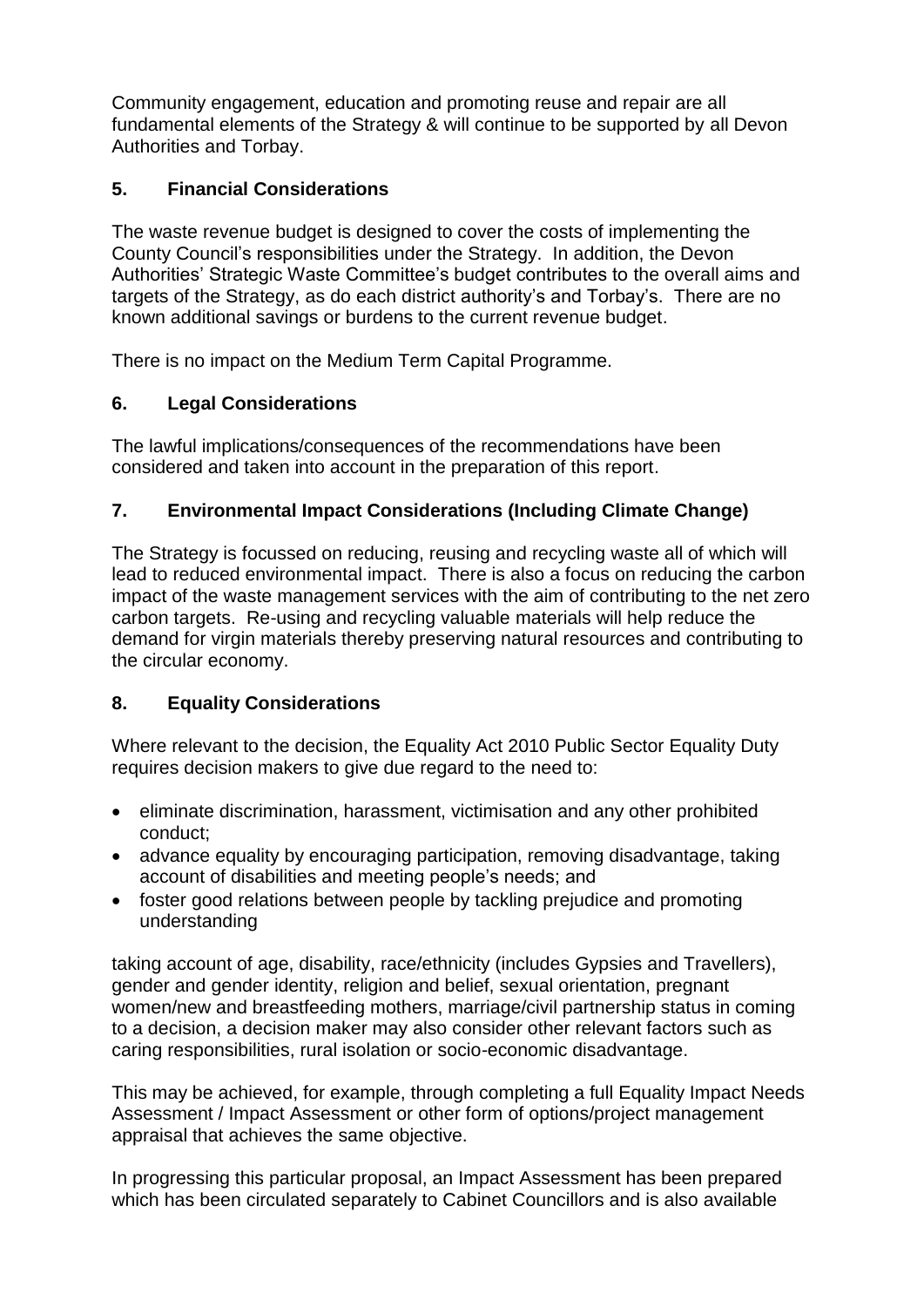alongside this Report and on the Council's website at:

[https://www.devon.gov.uk/impact/waste-management-strategy/,](https://www.devon.gov.uk/impact/waste-management-strategy/) which Councillors will need to consider for the purposes of this item.

### **9. Risk Management Considerations**

This policy has been assessed and all necessary safeguards or action have been taken/included to safeguard the Council's position.

### **10. Public Health Impact**

The Strategy will have some positive benefits for public health in that promoting food waste reduction can lead to more healthy eating. In addition, the Devon Community Action Groups (Devon CAG) promote sustainable living within communities which helps with community cohesion as well as improved mental health and other social benefits for residents. The Devon Food Rescue project also promotes community benefits through the network of volunteers that operate the community fridges and the communities that they serve.

# **11. Summary/Conclusions/Reasons for recommendations and next steps**

The consultation response was generally supportive of the draft Strategy. An amendment has been made to the waste prevention target. The Strategy provides the basis for the management of local authority collected waste across Devon and Torbay to 2030. Its objectives are aimed at reducing waste, reducing the carbon impact of managing waste and conserving natural resources. By working together, the local authorities, their partners and the public will ensure a sustainable future for waste management in Devon and Torbay. The other DASWC authorities are also being asked to approve the Strategy at their next appropriate committee after which the Strategy will be published.

### Meg Booth

Chief Officer for Highways, Infrastructure Development and Waste

### **Electoral Divisions: All**

Cabinet Member for Public Health, Communities and Equality: Councillor Roger Croad

### **Local Government Act 1972: List of Background Papers**

Contact for enquiries: Annette Dentith Tel No: 01392 383000 Room: County Hall, Exeter EX2 4QD

Background Paper Date Date File Ref.

Nil

Resource and Waste Management Strategy for Devon and Torbay - Final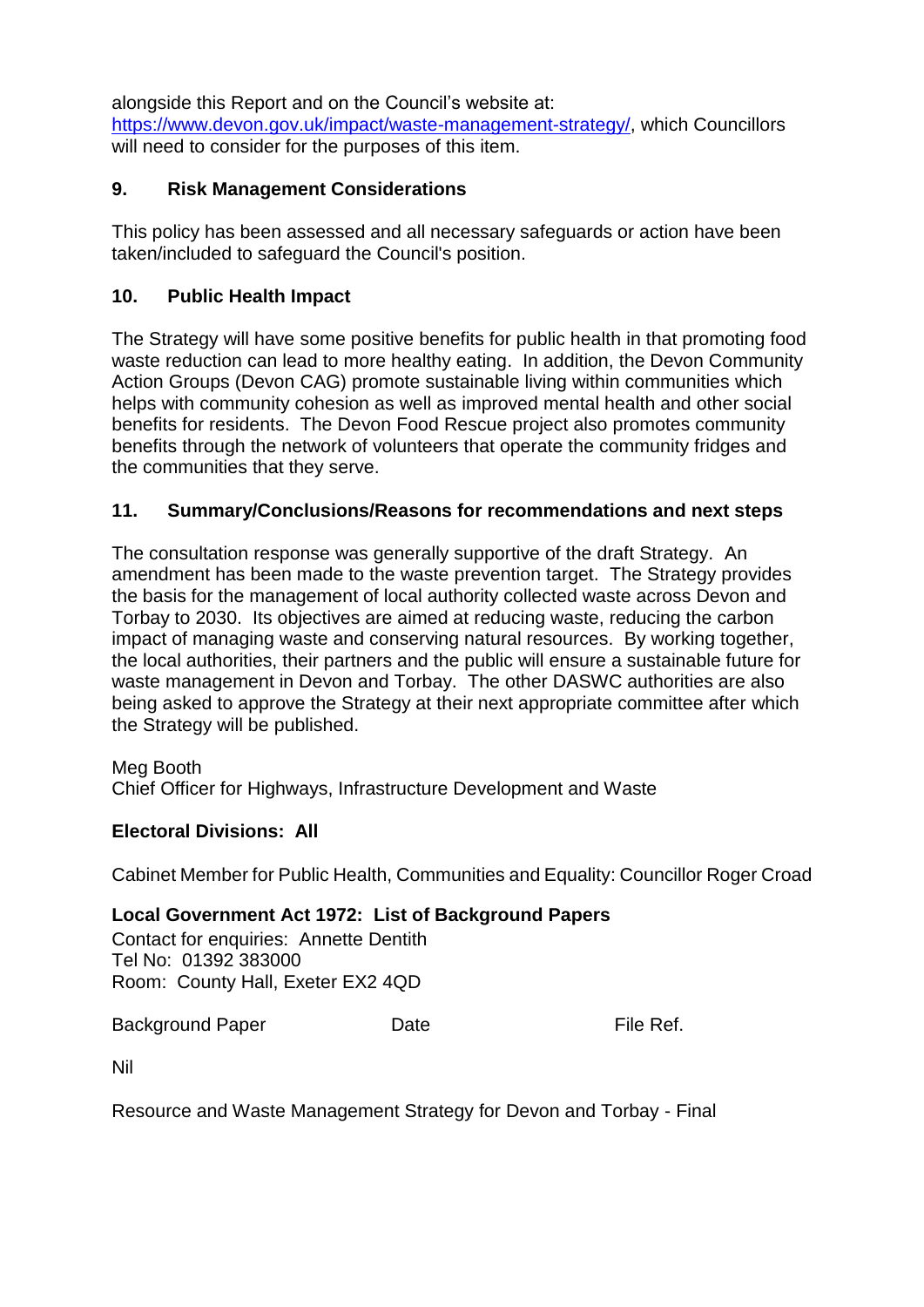# **Resource and Waste Management Strategy** for Devon and Torbay - Consultation

### **Carbon Impact**

Dealing with waste inevitably leads to the release of greenhouse gases. However, with little landfill of domestic waste occurring in Devon now this is much reduced. Nevertheless, there are impacts from transporting waste, creating energy from waste and even from recycling waste. The impacts are different depending on the material and the method of processing. The Devon and Torbay Carbon Plans are proposing a target of net zero carbon by 2050 and the management of waste plays an important part in this. See Strategy section 5.1 (Climate Change and Carbon Impact) and Appendix 4.

#### 1. Do you agree that in order to contribute to net zero carbon for Devon and Torbay by 2050 at the latest the focus should be on:

|                                                                                                                                                          | Yes   | No   | Don't know   |
|----------------------------------------------------------------------------------------------------------------------------------------------------------|-------|------|--------------|
| a. Reducing, reusing and<br>recycling more textiles,<br>plastics, metals/Waste<br><b>Electronic and Electrical</b><br>Equipment, food and<br>paper/card? | 98.6% | 1.4% | $\mathbf{0}$ |
| b. Looking specifically at<br>how to reduce the plastics in<br>the residual waste stream?                                                                | 95.2% | 3.8% | 1.0%         |
| c. Considering options for<br>utilising heat for the<br><b>Energy Recovery Facilities</b><br>which will need to be<br>commercially viable?               | 83.1% | 5.8% | 11.1%        |
| d. Reviewing carbon capture<br>technology as it develops<br>further?                                                                                     | 82.4% | 6.8% | 10.7%        |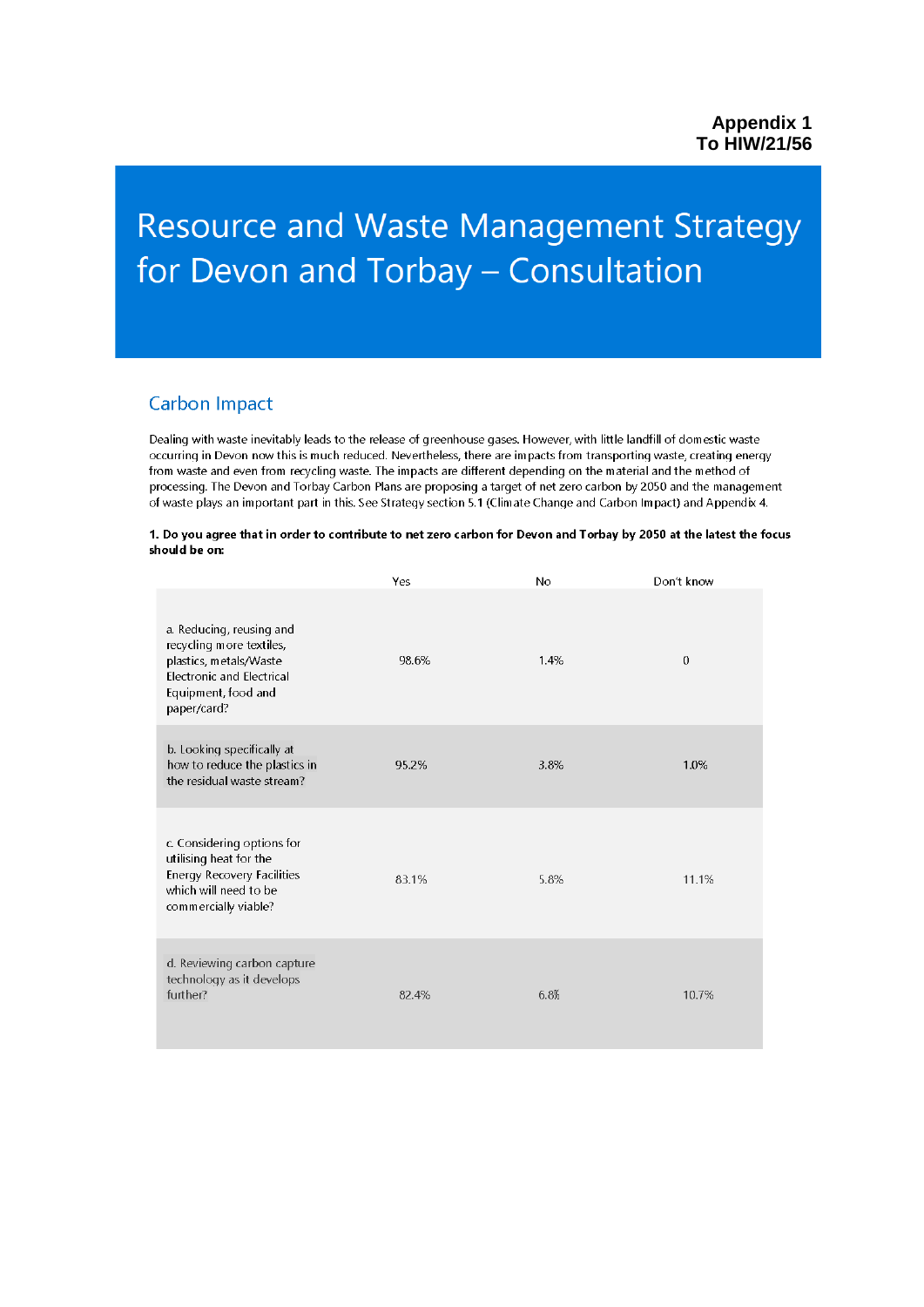### Resource and Waste Management Strategy for Devon and Torbay - Consultation

#### 2. Please make any comments you have on your responses to Q1 a - d in the box provided.

The 84 comments focussed on

- The need to work with businesses to reduce packaging waste, particularly plastic
- $\bullet$ The need to reduce, reuse, recycle and repair
- To reduce use of plastic and to recycle all sorts of plastic
- To reduce co2 at source, and plant trees rather than CC by engineering
- 2050 is too late  $\bullet$
- ERF not the solution, needs to be efficient if we do use it and needs to be wound down eventually

 $\ddotsc$ 

Government lead required

#### 3. Do you agree the local authorities should increase the use of carbon friendly fuelled vehicles for transporting waste e.g. electric, hydrogen, over the period of the Strategy?



#### 4. Please make any comments you have on Q3 in the box provided.

The 68 comments focussed on

- Creating another problem in terms of battery disposal, the use of rare metals and minerals in battery production and the need for whole life carbon analysis
- There was concern about the potential costs and the need for an economic solution only replacing as vehicles come to end of life
- Hydrogen, LPG and HVO were mooted as alternative fuels
- Need to reduce waste miles
- Need to lead the way, before 2050
- Question of whether electric vehicles would cope with rurality  $\bullet$

#### 5. Do you agree that local authorities should develop opportunities for local reprocessing with stakeholders by 2030?

74% Yes **No** 3% Don't know 23%

#### 6. Please make any comments you have on Q5 in the box provided.

The 61 comments focussed on:

- Unfortunately, a number of people did not understand the phrase local reprocessing and who the  $\bullet$ stakeholders might be
- Only to be developed if this is more economic and efficient and has a reduced carbon impact
- Can this be implemented sooner than 2030
- Essential to have community hubs in rural areas for jobs and to retain value locally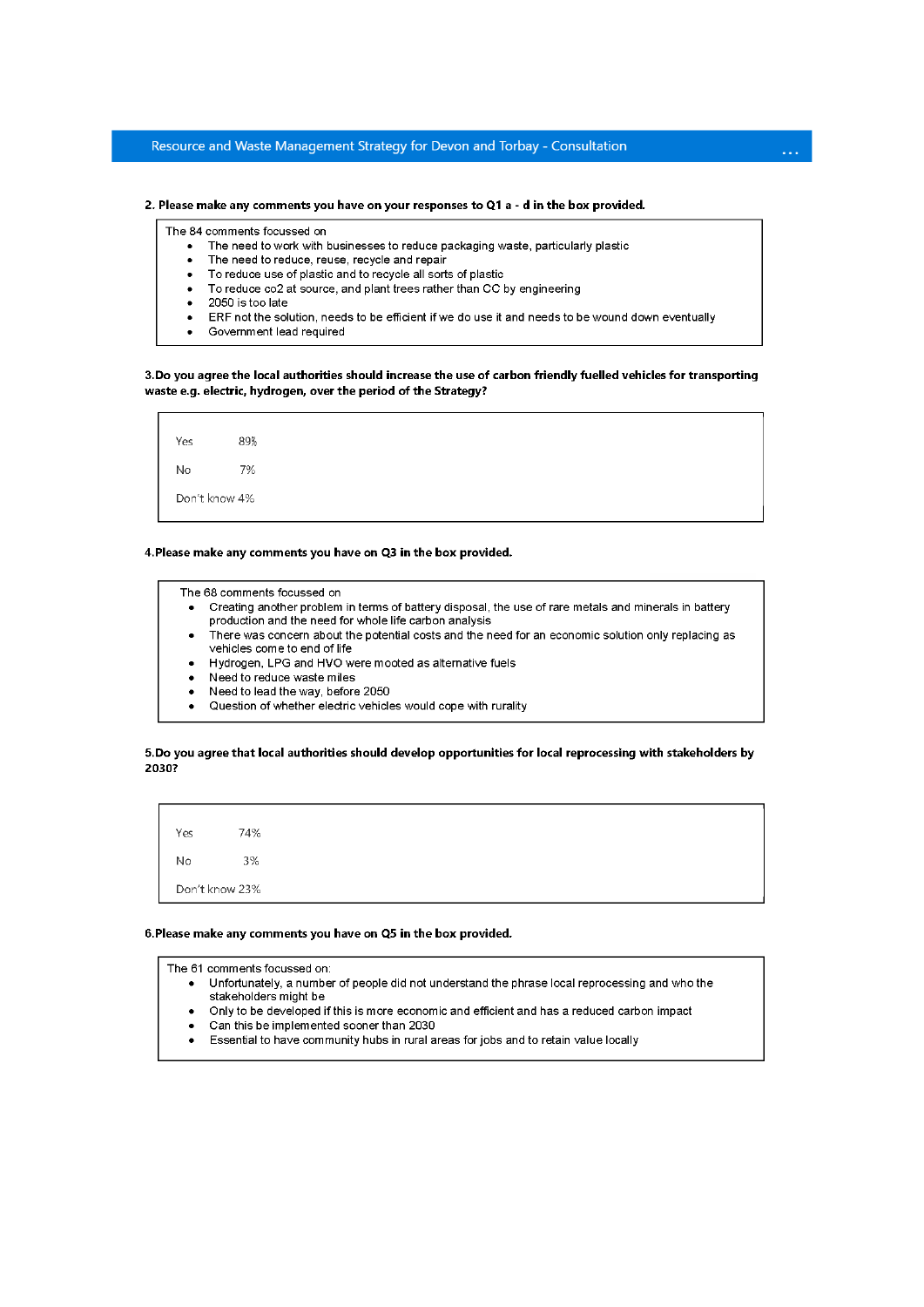### Reducing, reusing and recycling waste

The focus of this strategy is on reducing, reusing and recycling waste. The less waste there is to manage the less the carbon and environmental impact, and the lower the costs. The waste collected figure for Devon includes the district council collections and the waste brought to the County Council's Household Waste Recycling Centres. The councils encourage and help residents to reduce their waste through community engagement using social media, leaflets, roadshows for example, but service design and consistency can also assist residents to use the correct bins. See Strategy sections 7.0 (Waste Prevention) and 9.1 (Recycling).

### 7. Do you agree with the target for reducing the waste collected per head to 416kg per year by 2030 (from 444kg/head in 2019/20 for Devon, and 433kg/head for Torbay);

67% Yes 19% No Don't know 14%

8. Please make any comments you have on Q7 in the box provided.

| The 98 comments focussed on: |
|------------------------------|
|                              |

- The overwhelming majority of responses suggested that this target was not low enough
- Need to focus on packaging, at manufacture and retail levels  $\bullet$
- Make recycling easier, particularly providing good lids
- Reduced collections could result in fly tipping
- Focus on holiday accommodation and tourists  $\bullet$

9. If you agree with the target for reducing the waste collected per head to 416kg per year by 2030 (from 444kg/head in 2019/20 for Devon and 433kg/head for Torbay), do you agree that this should be achieved through the following means?

|                                                                                      | Yes   | No.   | Don't know |
|--------------------------------------------------------------------------------------|-------|-------|------------|
| Community engagement                                                                 | 89.5% | 2.1%  | 8.4 %      |
| Operational service policies<br>e.g. reducing residual waste<br>collection capacity? | 52.2% | 34.1% | 13.7%      |
| Other (please specify)                                                               | 62.7% | 4.5%  | 32.8%      |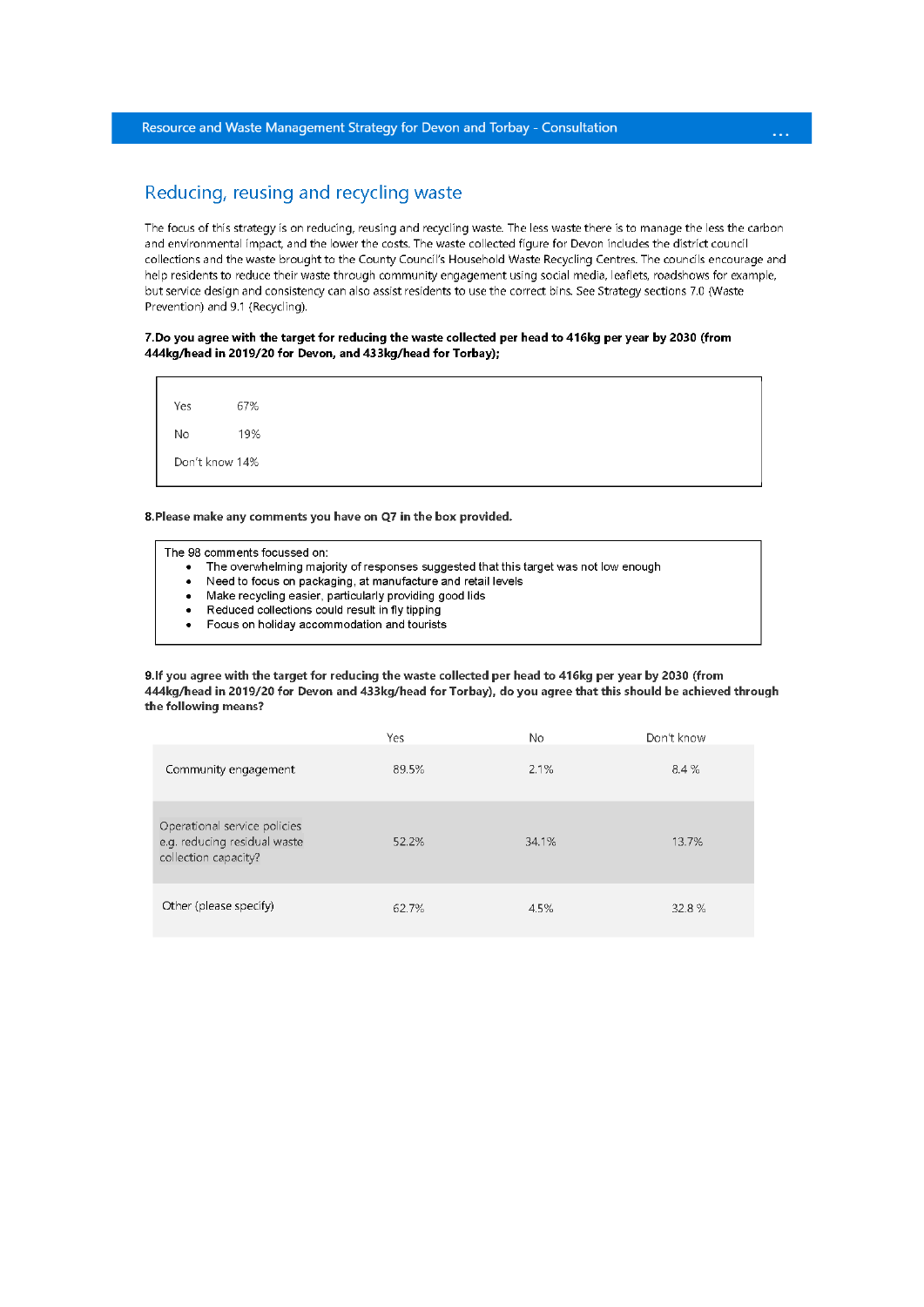10. Please make any comments you have on Q9 in the box provided;

The 95 comments focussed on:

- Reducing packaging throughout the supply chain, working with businesses and government
- The potential for reduced collections resulting in fly tipping and vermin issues
- $\bullet$ Education and community engagement are essential, including working in schools
- Enforcement and penalties are important measures to reduce waste
- A small number didn't understand what operational service policies means

#### 11.Do you agree with the target to achieve a 20% reduction in food waste by 2025 from a 2015 baseline?

Food waste currently makes up 30% (Devon) and 23% (Torbay) of the residual (black bag/bin) rubbish, even with the majority of councils offering a food waste collection service. The councils will continue to work with residents to help them to reduce their food waste. See Strategy section 7.2.1 (Food Waste).

Yes 85% No 10% Don't know 4%

#### 12. Please make any comments you have on Q11 in the box provided.

The 95 comments focussed on:

- The target needing to be higher
- Working with supermarkets, retailers and the whole supply chain to reduce promotions such as Bogofs which increase food waste
- Work with householders to educate on reducing food waste
- Promote composting and offer subsidised bins
- Encourage food redistribution

#### 13.Do you agree with the target to increase the amount of waste reused (from 0.75% in 2019/20) to 2% by 2025 and 5% by 2030?

Reuse happens in many ways, for example via charity shops, on-line and between friends and family. Preventing items from becoming waste by reusing them reduces carbon impact, reduces the use of finite resources, and offers job and skills sharing opportunities in upcycling and repair, not to mention encouraging community cohesion. The councils have no measure of the majority of reuse that happens in communities but can influence reuse through the Household Waste Recycling Centre shops, community engagement and by offering support to repair cafes and other reuse activities. See Strategy section 8.0 (Reuse).

|                | Yes   | No | Don't know |
|----------------|-------|----|------------|
| (a) 2% by 2025 | 85.4% | 7% | 7.5%       |
| (b) 5% by 2030 | 88%   | 6% | 6%         |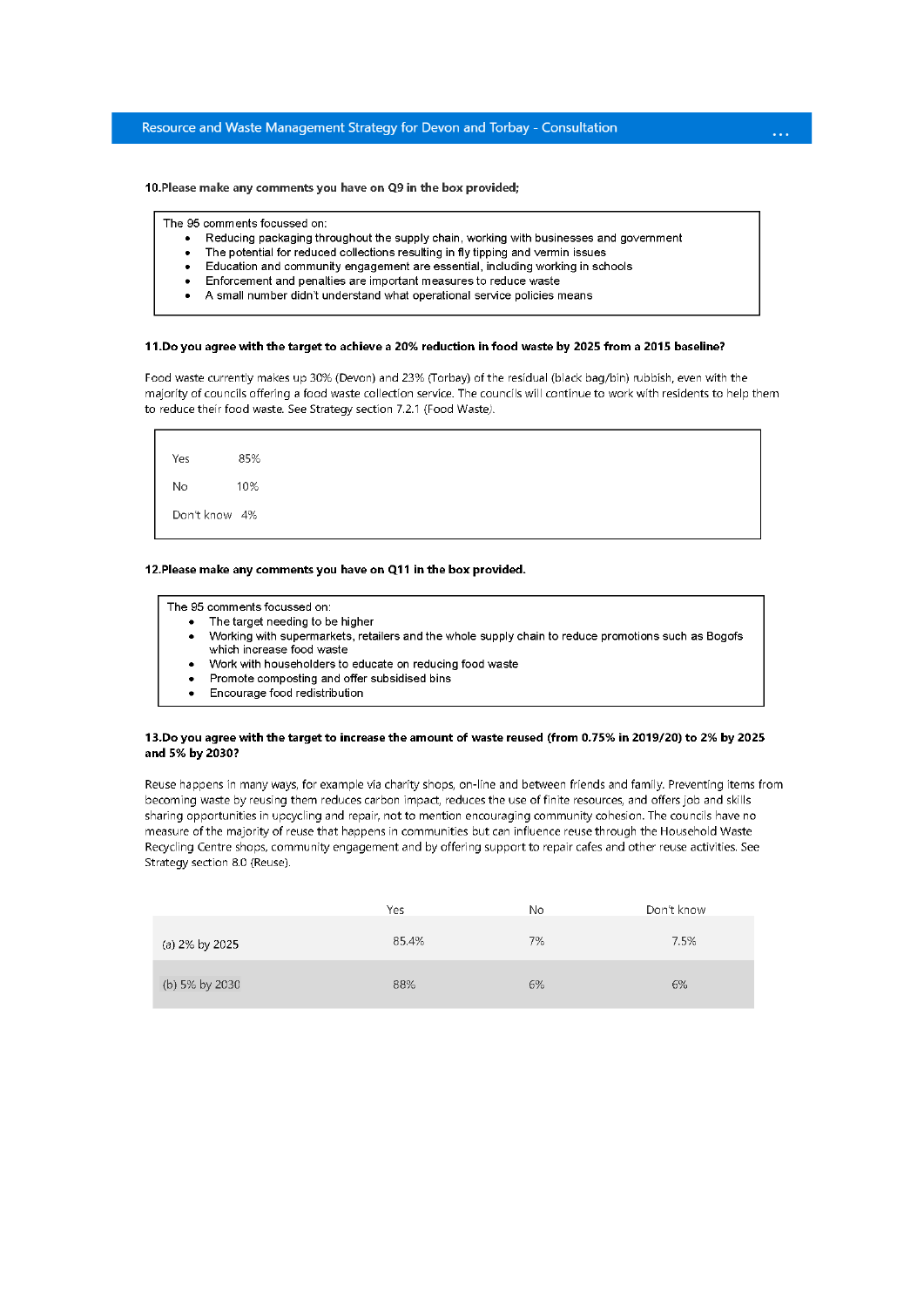### Resource and Waste Management Strategy for Devon and Torbay - Consultation

14. Please make any comments you have on Q13 in the box provided.

The 74 comments focussed on:

- The need for higher targets
- The need to promote reuse services, repair shops, community hubs  $\bullet$
- More reuse at HWRCs and more accessible centres  $\bullet$

#### 15.Do you agree with the target to recycle at least 60% of household waste by 2025 and 65% by 2035?

Devon has a high recycling rate of 56.6% which includes the district councils. Torbay's is lower at 40.4%. The average recycling rate across England is 44.4% with the highest being 58.5% in Oxfordshire. Recycling rates have been relatively stagnant for some time despite the best efforts of local authorities. The EU Circular Economy Package target of 65% by 2035 is supported by the Government hence the proposed target at Q8 and the interim target at Q7. A key to higher recycling rates is consistency across authorities and expanding the range of materials collected where economically and operationally viable. See Strategy section 9.0 (Recycling).

|             | Yes   | No.  | Don't know |
|-------------|-------|------|------------|
| 60% by 2025 | 88.4% | 6.3% | 5.3%       |
| 65% by 2035 | 84.8% | 8.2% | 7.0%       |

#### 16. Please make any comments you have on Q15 in the box provided.

The 82 comments focussed on:

- The need for the targets to be higher up to 90%  $\bullet$
- The need to reduce waste first
- To reduce the amount of plastic and recycle plastic film

#### 17.Do you agree with the proposal to collect a consistent range of recyclable materials by 2023 in line with Government policy with the addition of a broader range by 2030?

The Government is proposing to make it mandatory for local councils to collect paper, card, food, metal, glass, and mixed plastics by 2023. The more consistent collections are the better the quality and quantity of recyclate and the more effective communications can be across Devon and Torbay. The Devon authorities will also consider which other materials they could all collect, and how else they could be more consistent across the county. See Strategy section 9.0 (Recycling).